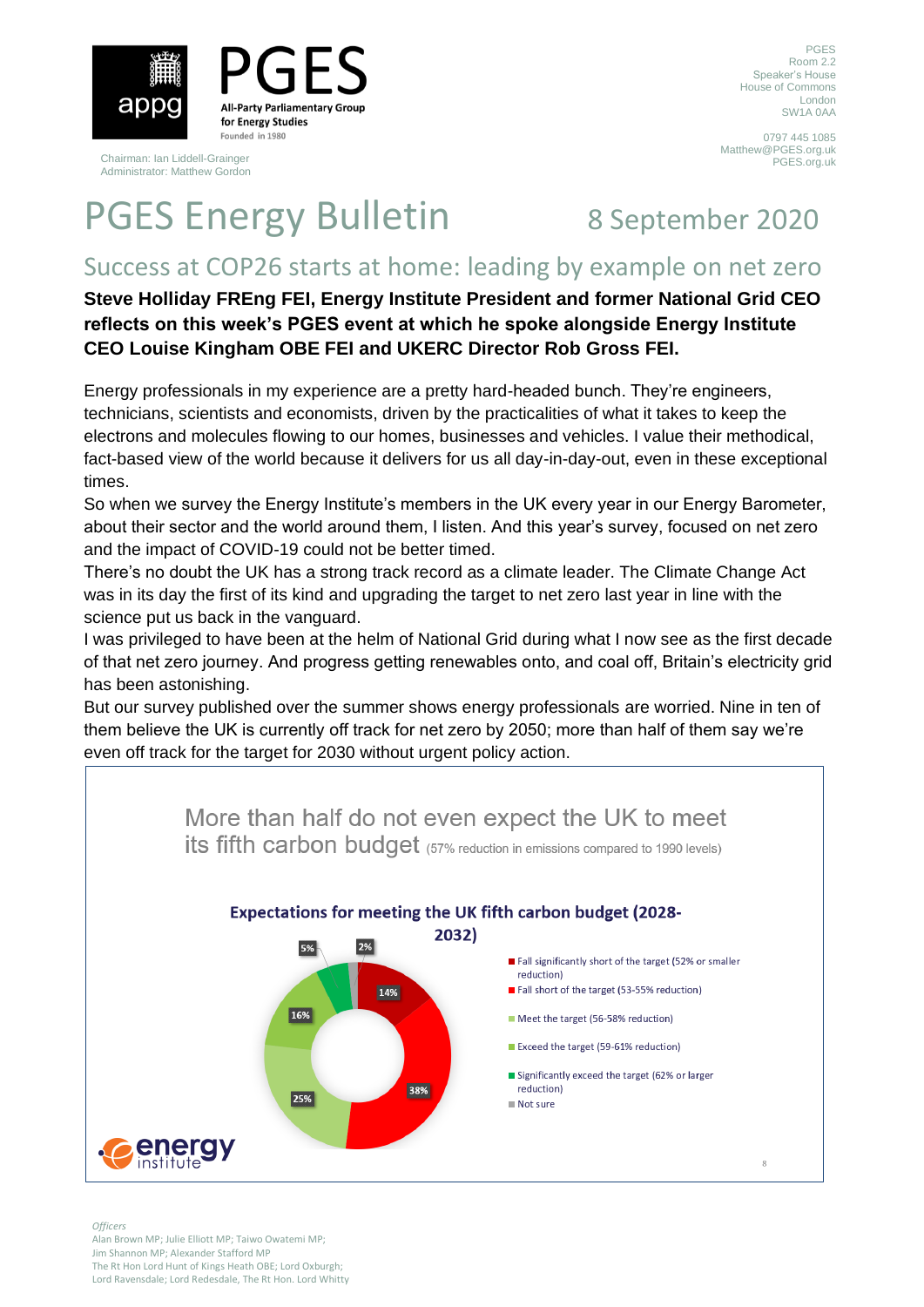



# **PGES** Energy Bulletin 8 September

### **More ambitious policies are needed and fast**

In this endeavour, numbers matter. Zero is the goal, but emissions are still only down around 40% and the hardest work is yet to be done. Dates matter too. 2050 might sound like a long time away, but the lead times for technology development and deployment are lengthy. If we're to have a chance of net zero by the middle of the century, the 2020s really have to be the decade of delivery. Fortunately, the Energy Barometer contains help for ministers looking for solutions. Before anything else, our members prescribe the unfinished business of bringing the nation's buildings up to scratch. Energy efficiency is singled out as both the biggest missed opportunity of the past decade and the foremost option for plugging the emissions reduction gap for the 2030 target at least cost.

Furthermore, in the context of COVID-19, more members urge retrofitting existing housing stock than any other action for a resilient recovery, probably for the same reasons it's finding favour with ministers. It has nation-wide, job-creating potential, with long term environmental and social benefits.

In fact, our members overwhelmingly support calls for ministers to turn the discontinuity caused by the pandemic into the moment we get real about the climate threat and the shape of the future economy. Four in five agree with the Committee on Climate Change (CCC) that stimulus should be channelled into green industries and jobs, and support for emissions-intensive sectors should be contingent on action on climate change.

| catalyst                                                                                                       | A 'green recovery' from COVID-19 could be the                                                      |                                              |
|----------------------------------------------------------------------------------------------------------------|----------------------------------------------------------------------------------------------------|----------------------------------------------|
| <b>Recommendations</b><br>from Committee on<br><b>Climate Change</b><br>letter to the Prime<br><b>Minister</b> | The Government should                                                                              | % of respondents who<br>agree/strongly agree |
|                                                                                                                | Ensure a <b>just recovery</b> regarding costs                                                      | 87%                                          |
|                                                                                                                | Capitalise on changed social norms to benefit well-<br>being and reduce emissions                  | 83%                                          |
|                                                                                                                | Make support for emissions-intensive sectors<br>contingent on them taking action on climate change | 80%                                          |
|                                                                                                                | <b>Prioritise climate-related investments to support</b><br>economic recovery and jobs             | 79%                                          |
|                                                                                                                | Replace lost or threatened jobs by creating new ones<br>as part of a low-carbon economy            | 74%                                          |
|                                                                                                                | Design a future UK carbon pricing mechanism                                                        | 72%                                          |
| <b>energy</b>                                                                                                  |                                                                                                    |                                              |

Bold decisions urgently need taking in heat and transport, to set us on that path to net zero by 2050. Top of the list are funding and incentives to bring on low-carbon aviation fuels, hydrogen HGVs, heat pumps, hydrogen-ready boilers, and demonstration of CCUS in power generation and industrial clusters.